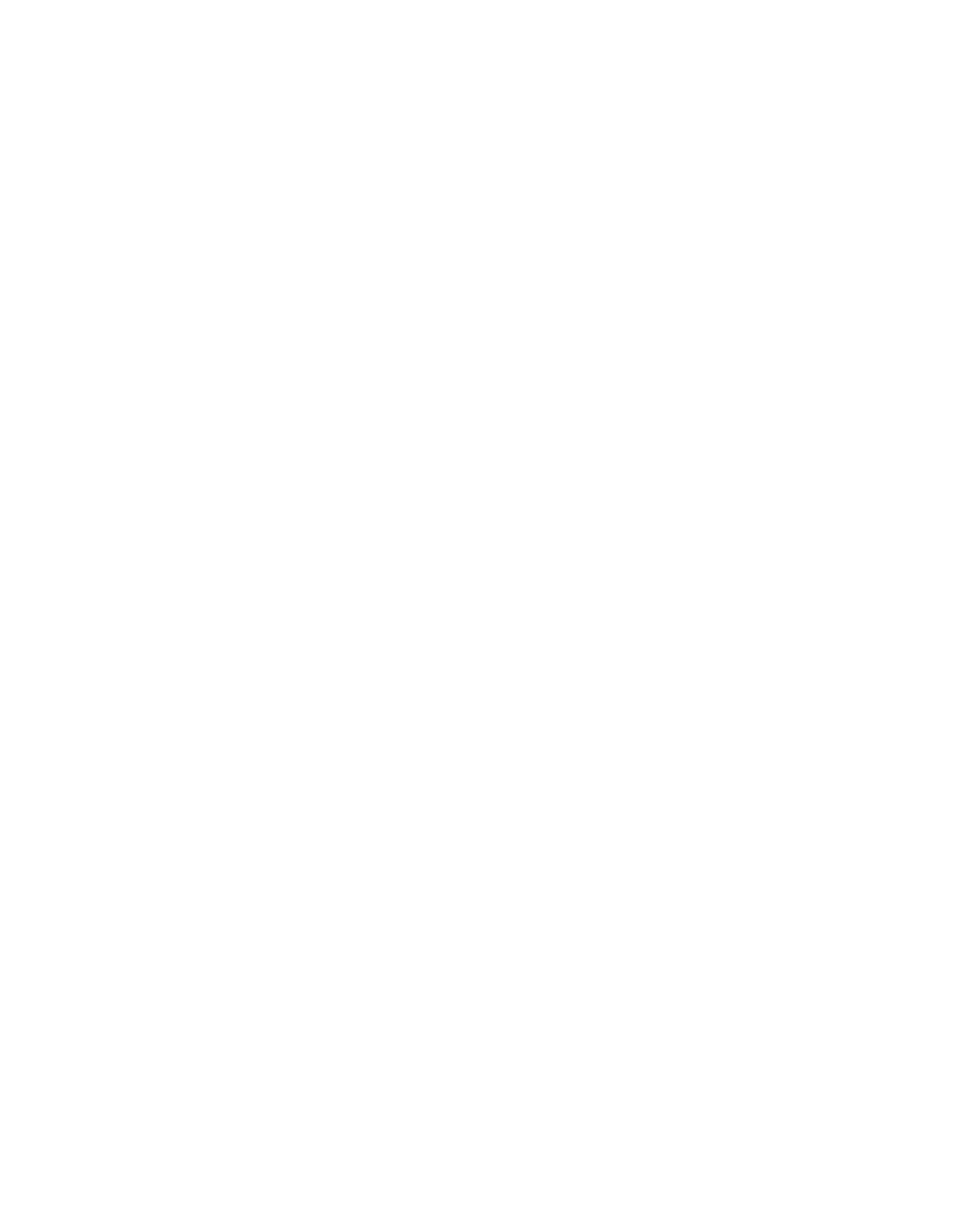# **INDUSTRIAL DISCHARGE PERMIT**

Pursuant to the provisions of Minnesota Statutes Chapter 473 as amended and the Waste Discharge

Rules for the Metropolitan Disposal System (MDS) permission is hereby granted to

U of M - Engineering and Fisheries Lab

# 1995 Fitch Ave

# Falcon Heights, MN 55108

for the discharge of Industrial Waste into public sewers within the community of Falcon Heights tributary to the Metropolitan Council's Metropolitan Wastewater Treatment Plant.

This Permit is granted in accordance with the application previously submitted and in consideration of the plans, specifications and data contained in the application.

Discharge Limitations, Self-Monitoring and Reporting Requirements, Compliance Schedules, General Permit Conditions, and Specific Permit Conditions are contained in following sections of this Permit.

> EFFECTIVE DATE: November 01, 2016

> > October 31, 2019

Issued by METROPOLITAN COUNCIL ENVIRONMENTAL SERVICES

EXPIRATION DATE:

L Pogarki

Dec 13, 2016

General Manager, or duly authorized representative Larry Rogacki, Assistant General Manager Support Services Business Unit

Date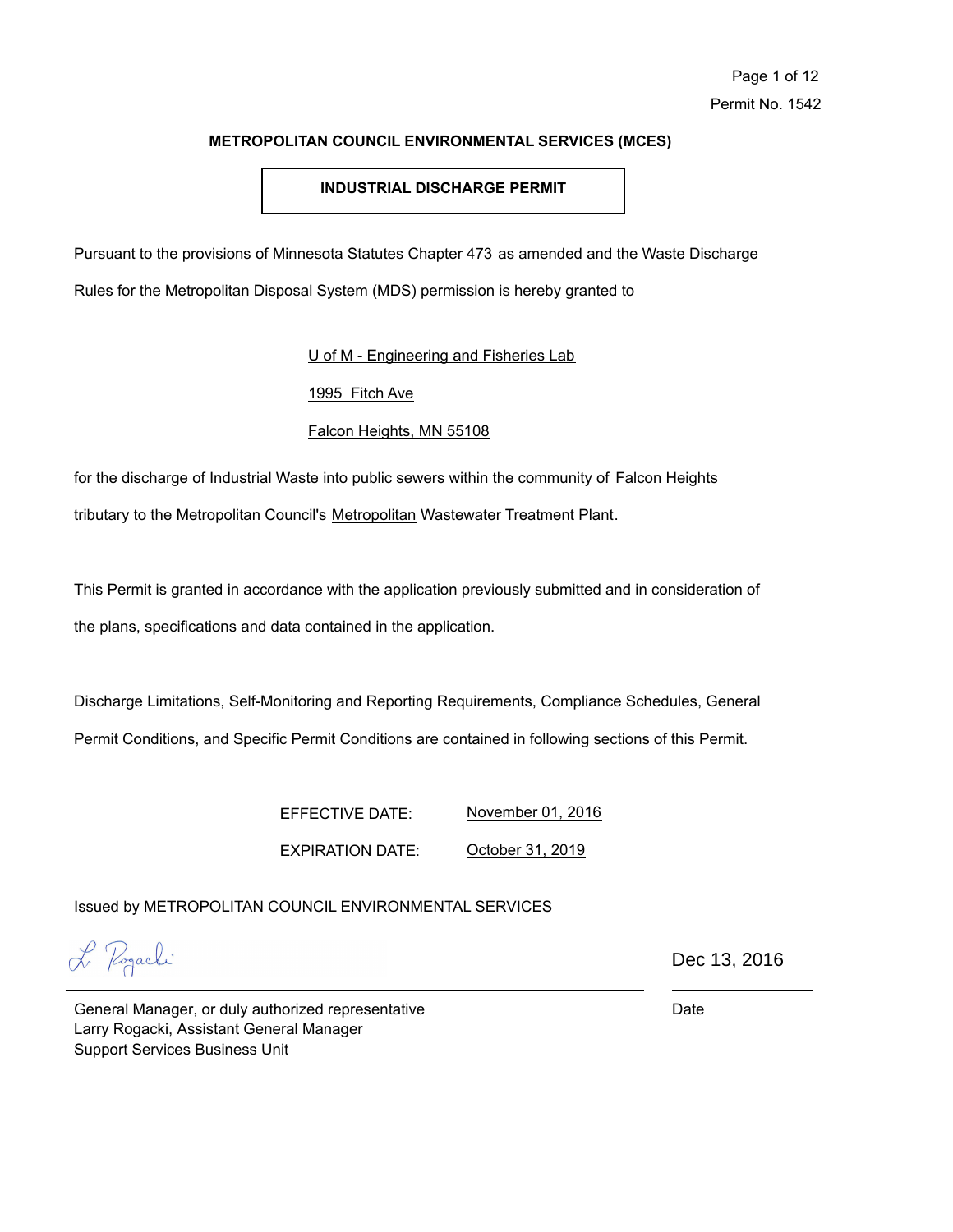#### A. Discharge Limitations

1. Discharge Limits at Sample Location(s):

The following Discharge Limits are based on the listed Rule(s) for the specified sampling location(s):

#### **SP-01: Disinfection tanks discharge**

| Applicable<br>Rule | <b>Rule</b><br><b>Description</b> | <b>Regulated Pollutant</b>  | <b>Standard</b><br>(mg/L) |
|--------------------|-----------------------------------|-----------------------------|---------------------------|
|                    |                                   | pH Minimum (Standard Units) | 5.0                       |
|                    |                                   | pH Maximum (Standard Units) | 11.0                      |

Local pretreatment standards for metals and cyanide are the maximum for any 24 hour period.

pH standards are continuous and apply at all times.

MCES Local Pretreatment Standards are listed in Attachment B.

#### A. Discharge Limitations

1. Discharge Limits at Sample Location(s):

The following Discharge Limits are based on the listed Rule(s) for the specified sampling location(s):

#### **SP-02: Iron filters backflush**

| Applicable<br>Rule | Rule<br><b>Description</b> | <b>Regulated Pollutant</b>  | Standard<br>(mg/L) |
|--------------------|----------------------------|-----------------------------|--------------------|
|                    |                            | pH Minimum (Standard Units) | 5.0                |
|                    |                            | pH Maximum (Standard Units) | 11.0               |

Local pretreatment standards for metals and cyanide are the maximum for any 24 hour period.

pH standards are continuous and apply at all times.

MCES Local Pretreatment Standards are listed in Attachment B.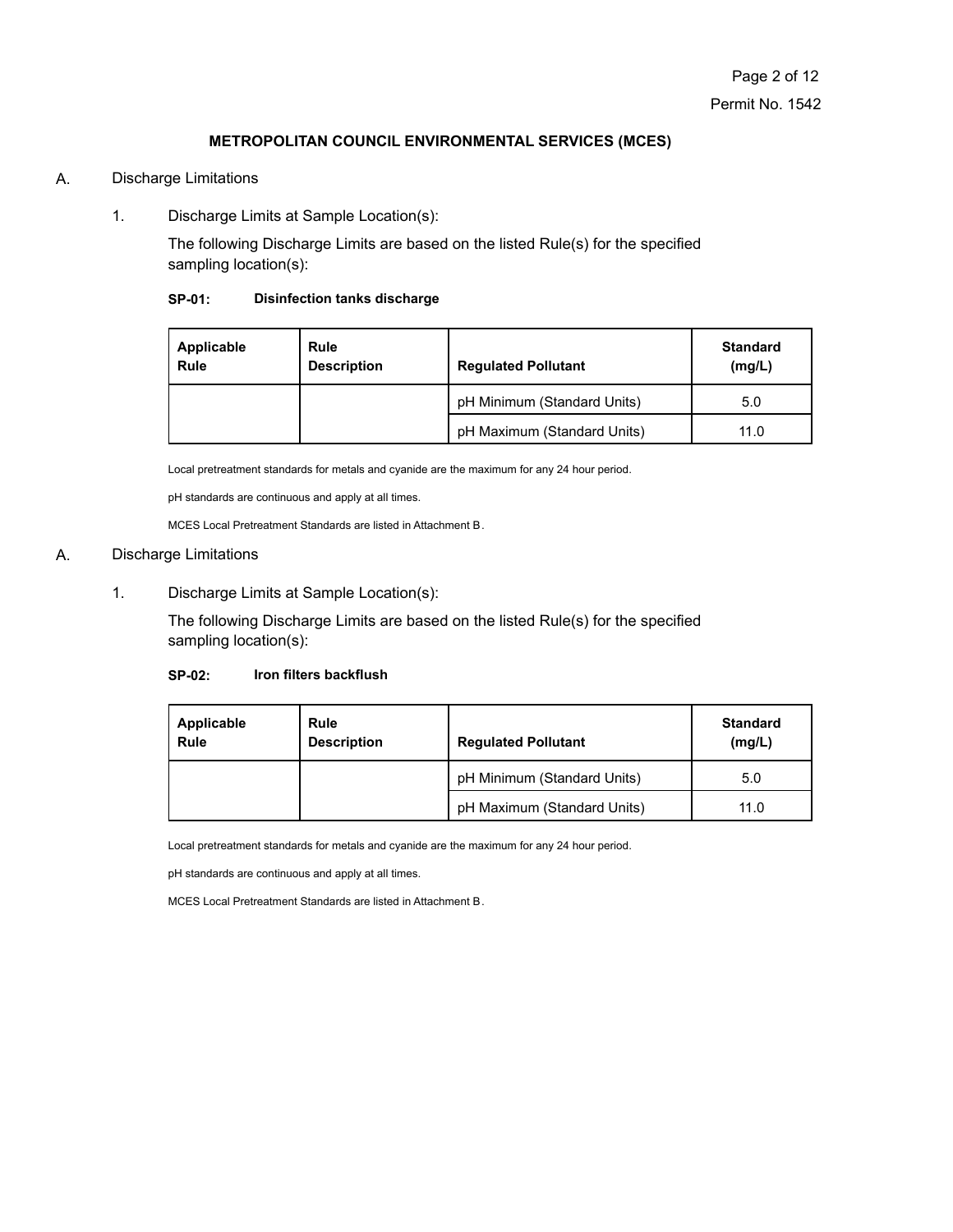#### A. Discharge Limitations (continued)

1. Discharge Limits at Sample Location(s):

The following Discharge Limits are based on the listed Rule(s) for the specified sampling location(s):

| Applicable<br><b>Rule</b>                                                                  | <b>Rule</b><br><b>Description</b> | <b>Regulated Pollutant</b> | <b>Standard</b><br>(mg/L) |
|--------------------------------------------------------------------------------------------|-----------------------------------|----------------------------|---------------------------|
| Waste<br><b>MCES Local</b><br>Discharge Rule<br>Pretreatment<br>401.00<br><b>Standards</b> |                                   | Cadmium                    | 1.0                       |
|                                                                                            |                                   | Chromium                   | 6.1                       |
|                                                                                            |                                   | Copper                     | 4.1                       |
|                                                                                            |                                   | Cyanide, total             | 4.1                       |
|                                                                                            |                                   | Lead                       | 1.0                       |
|                                                                                            |                                   | Mercury                    | 0.002                     |
|                                                                                            |                                   | <b>Nickel</b>              | 6.1                       |
|                                                                                            |                                   | Zinc                       | 6.1                       |

#### **SP-03: Mathematical combination of SP-01 and SP-02.**

Local pretreatment standards for metals and cyanide are the maximum for any 24 hour period.

pH standards are continuous and apply at all times.

MCES Local Pretreatment Standards are listed in Attachment B.

#### 2. Prohibited Waste Discharges

Prohibited wastes are specific in Waste Discharge Rule 406 and include, but are not limited to the following: (a) Flammable, explosive and corrosive wastes, gasoline, fuel oil, lubricating oil, hydraulic oil, motor oil, or grease; (b) Wastes that are likely to obstruct the flow within public sewers: grease, fat or oil of animal or vegetable origin, solid wastes, garbage, guts, bones, ash, sand, rags, lime, metal, wood, plastic, glass, or yard wastes; (c) Wastes that are likely to cause interference, pass-through, or operational problems: slug discharges, toxic chemicals, poisons, dyes, or inks; (d) Wastes that are likely to cause a public nuisance: noxious, malodorous, or foam producing substances; (e) Hazardous wastes, as defined by Minnesota Statutes; and (f) Waste generated outside of the Metropolitan Area.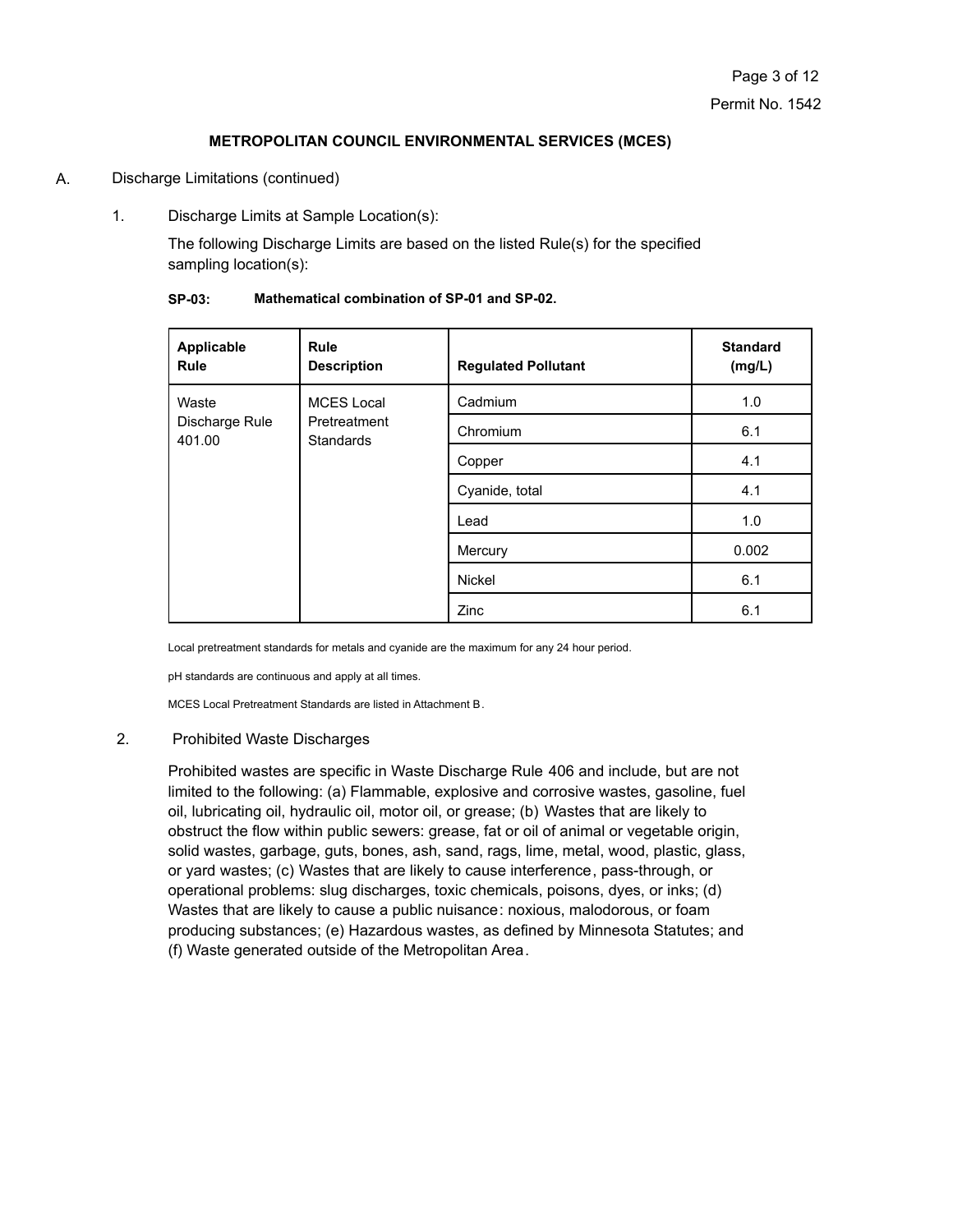# B. Self-Monitoring and Reporting Requirements

1. Following are the specific monitoring point location(s), sample collection frequency, volume determination, sample compositing, and (if necessary) the calculation methods required by this Industrial Discharge Permit. Representative wastewater samples shall be collected at each sampling point (SP) by the Permittee in accordance with these requirements and Waste Discharge Rules 212, 213, and 215. **These samples shall be collected on normal operating days based on the corresponding frequency listed in Attachment A.**

#### i) Monitoring Point:

#### **SP-01: Disinfection tanks discharge**

Samples shall be collected from the sampling port on the backwash line from the disinfection tanks.

#### **SP-02: Iron filters backflush**

Samples shall be collected from the sampling port immediately downstream of the four iron filters.

#### **SP-03: Mathematical combination of SP-01 and SP-02.**

The samples collected at SP-01 and SP-02 shall be analyzed separately for the parameters listed in Attachment A of this permit. The flow-weighted average of these results, based on daily discharge volumes from the two sampling points, shall be compared to the limits in section A of this permit.

#### ii) Collection Frequency:

SP-01: A series of four grab samples shall be collected during each discharge event in an operating day.

SP-02: A series of four grab samples shall be collected during the course of one discharge event from one iron filter.

#### iii) Typical Operating Days:

Each calendar day with typical or greater than typical discharge activities, as allowed under this Permit, shall be considered one operating day. All other days shall be calculated as an appropriate fraction of one operating day.

#### iv) Volume Determination:

Sampling day and reporting period industrial wastewater volumes shall be determined by readings of the meters immediately downstream of each of the two sampling points. The volume of domestic wastewater at the facility shall be assumed to be 20 gallons per employee per operating day. The volume of water discharged to the storm sewer shall be recorded by a water meter. Incoming water volumes shall be calculated as the sum of the water discharged through the sampling points, the domestic estimate and the stormsewer discharge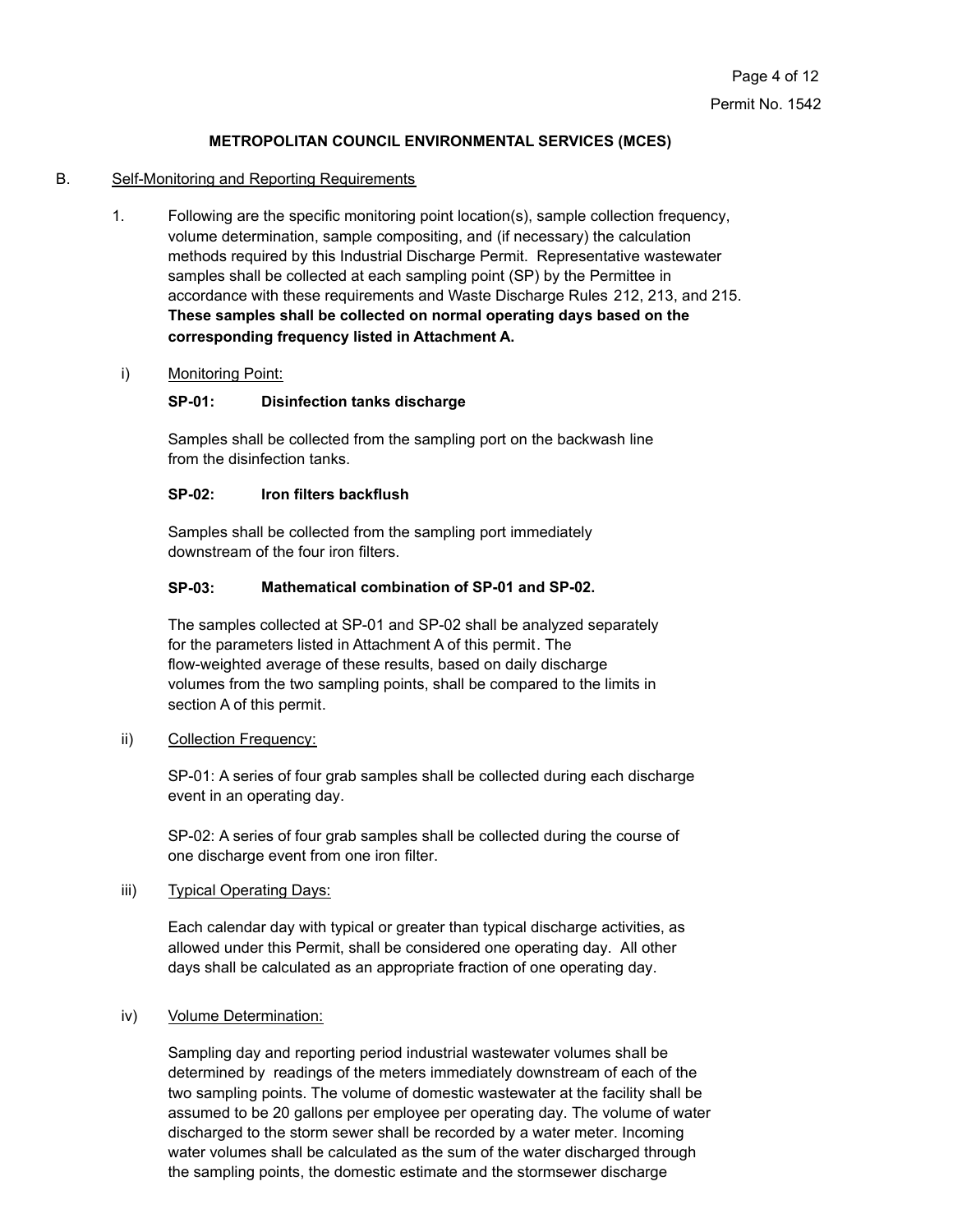B. Self-Monitoring and Reporting Requirements (continued)

volumes.

v) Compositing Method:

For each of the two sampling points, samples shall be composited by equal volume into one daily sample composite. The daily composite samples shall be analyzed separately.

vi) MCES Strength Charge:

The MCES Strength Charge is based on total facility concentrations for Chemical Oxygen Demand (COD) and Total Suspended Solids (TSS), and the total facility discharge volume for each reporting period. MCES Strength Charges are determined in accordance with Waste Discharge Rule 302.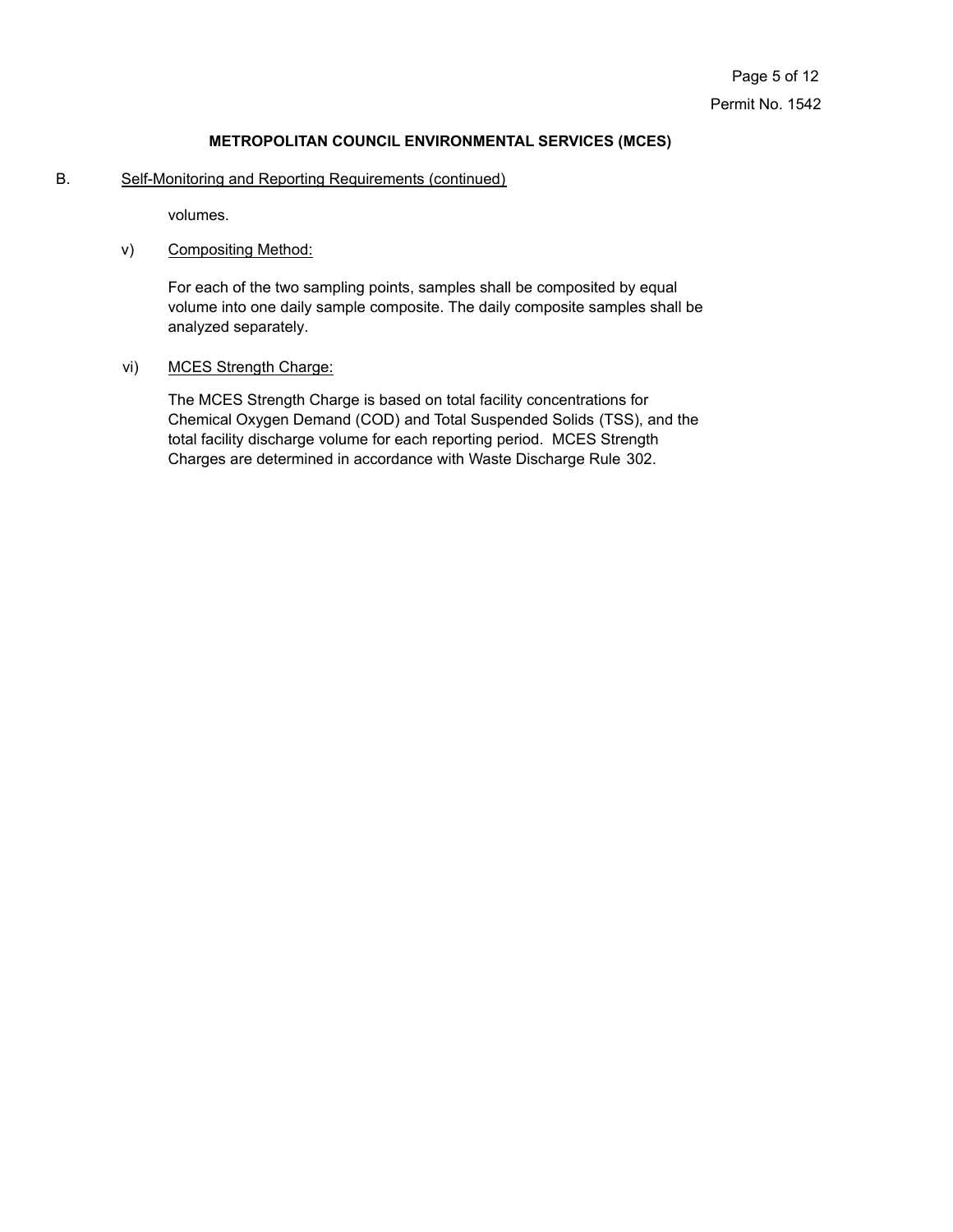#### B. Self-Monitoring and Reporting Requirements (continued)

2. Parameters

Chemical analysis, in accordance with Waste Discharge Rule 216, of the sample(s) representing the waste discharged through the specific monitoring point(s), shall be performed for the following parameters:

#### **See Attachment A**

#### 3. Reporting Requirements

The following Self-Monitoring Reports (SMRs) shall be submitted as hard-copy or electronically using the MCES Industrial Online Reporting System at the specified frequency:

# a. Reporting Period Summary SMR

The Permittee shall submit a complete report **1** time per year, according to the following schedule:

| Reporting Period        | Report Due in MCES office by |  |
|-------------------------|------------------------------|--|
| January 1 - December 31 | January 31                   |  |

A complete report consists of a Reporting Period Summary SMR with the operations and water volume summary data for the reporting period, as well as all required attachments listed in Section F of this Permit. All certification questions shall be answered and other pertinent information shall be included, such as significant problems or process changes that have occurred each reporting period.

#### b. Sampling Results SMR

The Permittee shall submit a complete report by the last day of the month following the month in which the sample was collected. See Attachment A for the sampling frequency required for each listed parameter.

A complete report consists of a Sampling Results SMR and a copy of all laboratory data sheets for all samples reported on the SMR. The Permittee shall also submit all required attachments listed in Section F of this Permit. All certification questions shall be answered and any pertinent information shall be included.

# C. Compliance Schedule

The Permittee shall install additional pretreatment equipment and/or conduct necessary operation and maintenance to comply with the Discharge Limitations in accordance with the schedule set forth in:

## Not Applicable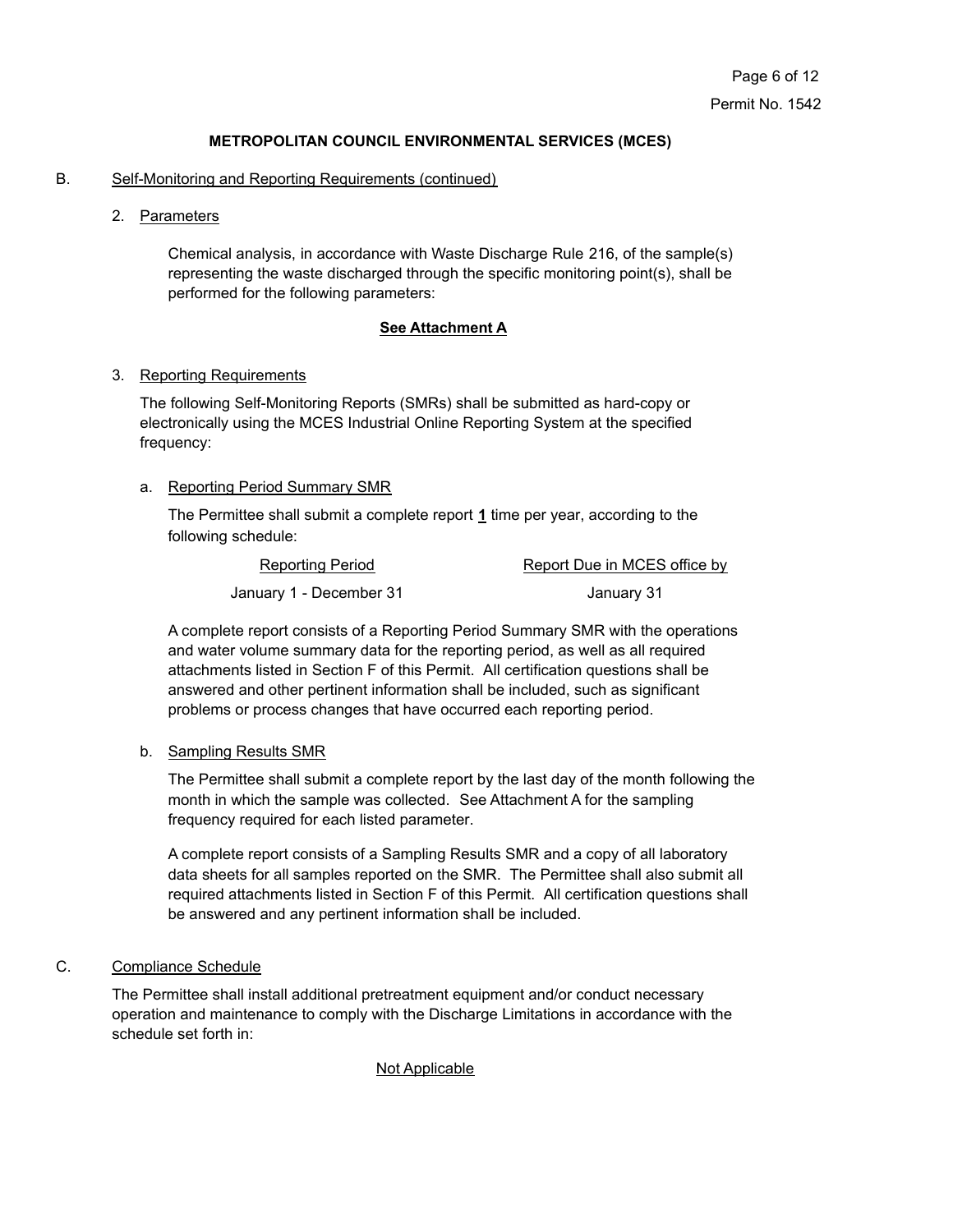#### D. General Permit Conditions

- 1. All discharges into public sewers by the Permittee shall be in accordance with applicable provisions of the Waste Discharge Rules for the MDS and this Permit.
- 2. The Permittee shall not knowingly make any false statement, representation or certification in any record, report, plan or other document submitted to MCES.
- 3. This Permit shall not release the Permittee from any liability, duty or penalty imposed by local, state or federal statutes, regulations, ordinances or license requirements regarding waste disposal.
- 4. This Permittee shall take all reasonable precautions to minimize all accidental discharges including prohibited slugs, spills, and bypassess. Plans for the prevention and control of accidental discharges shall be submitted to the Industrial Waste & Pollution Prevention Section for approval within a specific period of time when required by MCES. **In the event of any significant accidental discharge, spill, or bypass, the Permittee shall IMMEDIATELY notify the Minnesota State Duty Officer at (651) 649-5451 and report the facility address, and other pertinent information.**

In accordance with Waste Discharge Rule 412, the Permitee shall post a permanent notice on an employee bulletin board or other prominent place advising employees how to notify the Minnesota State Duty Officer in the event of an accidental or prohibited slug discharge.

- 5. The Permittee shall notify the Industrial Waste & Pollution Prevention Section within 24 hours of becoming aware of any violation of the Discharge Limitations in Section A. of this Permit.
- 6. The Permittee shall pay applicable Permit fees, Strength Charges, Load Charges, self-monitoring report late fees, and other cost recovery fees assessed by MCES.
- 7. In accordance with Waste Discharge Rule 211, the Permittee shall not assign or transfer an Industrial Discharge Permit to a new owner, or a new location, without the written approval of MCES.
- 8. In accordance with Waste Discharge Rule 214, the Permittee shall unconditionally allow MCES personnel to enter the Permittee's premises for the purposes of inspection, monitoring, records review or any other actions, needed to verify information received by MCES or determine compliance with the Waste Discharge Rules and this Permit. The Permittee shall not place conditions upon entry of MCES personnel to the Permittee's premises. In the event that an employee of MCES signs any document agreeing to conditions of entry, including, but not limited to confidentiality of information, this Permit supersedes any such agreement.
- 9. The Permittee shall retain its waste disposal records, in accordance with Waste Discharge Rule 214, for a period of not less than three years.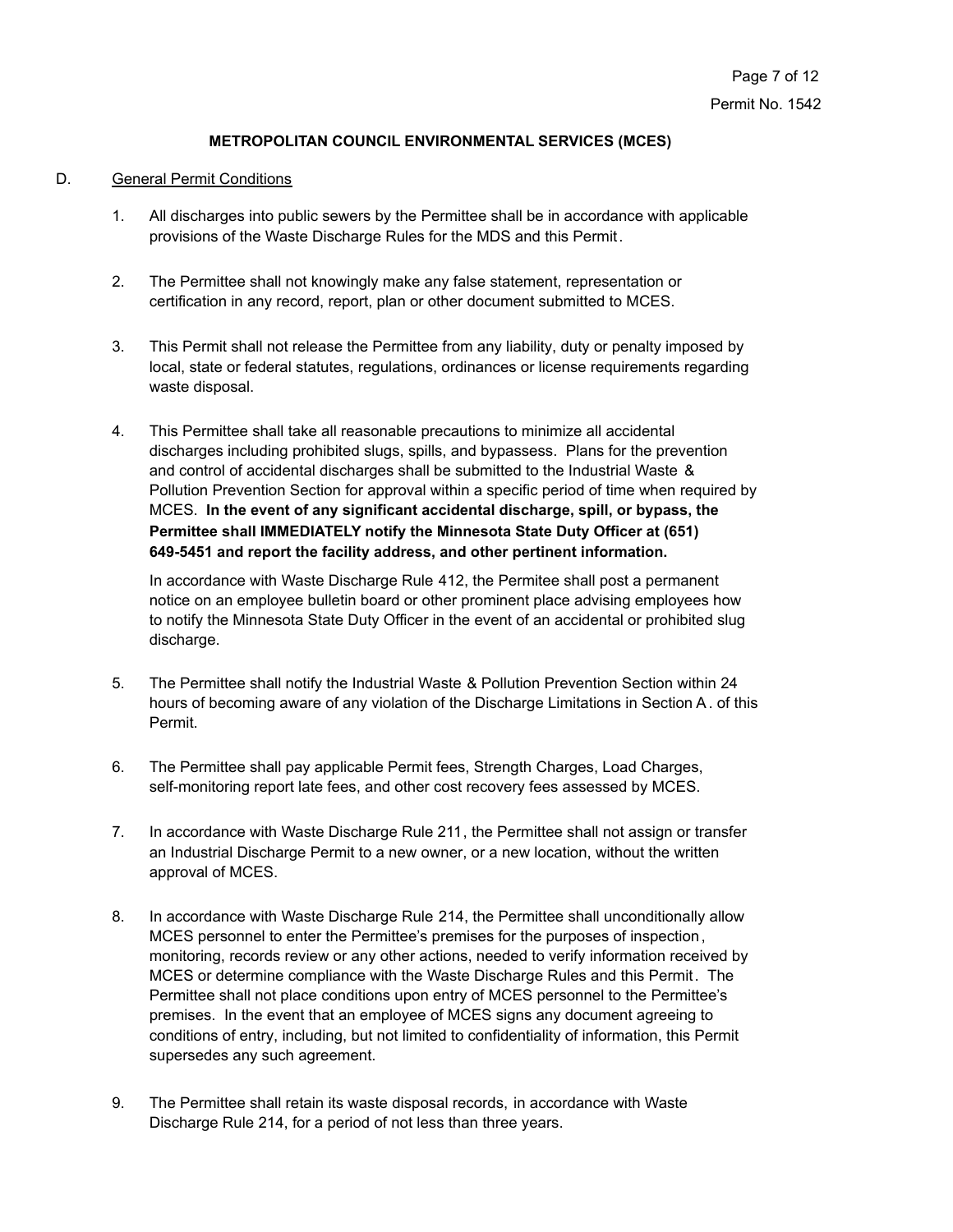# D. General Permit Conditions (continued)

- 10. The analytical results for all wastewater monitoring conducted during each reporting period, at the monitoring points(s) specified in this Permit or at points representing the industrial discharge through the monitoring point(s), including in-house sampling and analysis, shall be submitted with each Sampling Results SMR. All analytical results shall include the operating day discharge volume. Permittees conducting more than one sampling event, in accordance with Permit requirements in Section B, during a reporting period, shall compute an arithmetic average for all parameters subject to EPA Categorical Pretreatment Standards. The average operating day discharge volume shall also be included. All instantaneous field pH results taken during sampling events shall be submitted with the Sampling Results SMR. Unless otherwise noted, only the in-house continuous pH charts corresponding to sampling events are required to be submitted. For all cases where a pH range is required, the minimum and maximum value in the range of measured values shall be listed.
- 11. If applicable, the Permittee shall install, operate, and maintain sampling and monitoring devices in proper working order at the Permittee's expense.
- 12. The Permittee shall notify the Industrial Waste & Pollution Prevention Section at least 60 days prior to making changes, such as:
	- moving, adding, or replacing processes or equipment, or
	- modification of the wastewater monitoring point, or
	- installation or modification of wastewater pretreatment equipment, or
	- any other operational changes that would significantly affect the volume or characteristics of the wastewater discharged.

This Permit shall then be subject to modification or reissuance in accordance with Waste Discharge Rules 206-209.

- 13. The Permittee shall be subject to civil liability as a result of discharges which violate the Waste Discharge Rules, applicable federal pretreatment standards or requirements, or any requirement or condition contained in this Permit. Further, any violation may also result in the Permittee being subject to civil and/or criminal penalties in the amount of \$1,000 per day, 90 days imprisonment, or both.
- 14. Information and data that Permittees submit to MCES shall be available to the public as required by Waste Discharge Rule 221, the Minnesota Government Data Practices Act, Minnesota Statutes, chapter 13, 40 CFR part 403.14 or any other applicable law. The Permittee may make a written request that certain submitted information remain confidential by submitting the Confidential Business Information Request Form. If MCES determines that this information is eligible for classification as confidential, then the information will not be made available to the public. Information determined to be confidential will remain available only to MCES or any other public agency with the authority to view such information. Information that MCES needs to determine applicable regulations, compliance with the Waste Discharge Rules, or characteristics of the wastewater discharge cannot be deemed confidential.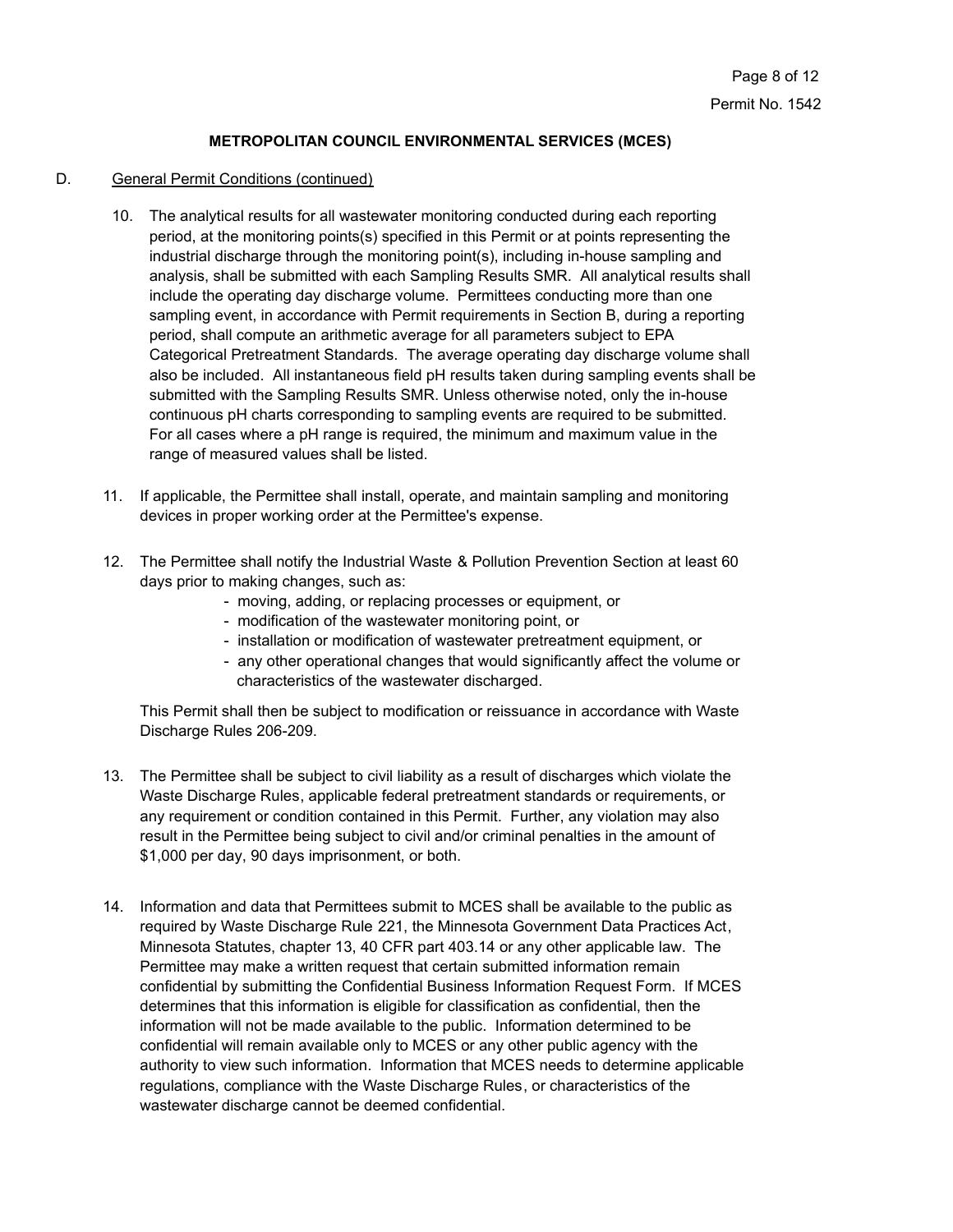### E. Specific Permit Conditions

- Sewer Availability Charge (SAC) is a "connection" fee levied by MCES since 1973 for new connections or increased volume discharged to the Metropolitan Disposal System (MDS). For industrial purposes, one SAC unit equals 274 gallons of maximum normal daily wastewater flow volume for process areas and maximum potential flow volume for commercial areas. MCES will be evaluating the SAC history for this facility in the near future to determine SAC liability, if any. 1.
- For both SP-01 and SP-02, the Permittee shall collect a grab sample for pH analysis according to Standard Method 4500-H+ on sampling days and submit these pH readings with each Sampling Results SMR. 2.
- The Permittee is not required to submit a self-monitoring report (SMR) for the 2016 reporting period. The first Reporting Period Information SMR for this Permit is due January 31st, 2018 covering the January - December, 2017 reporting period. 3.
- On days that there is no discharge from SP-02, the discharge from SP-01 shall fully represent SP-03. 4.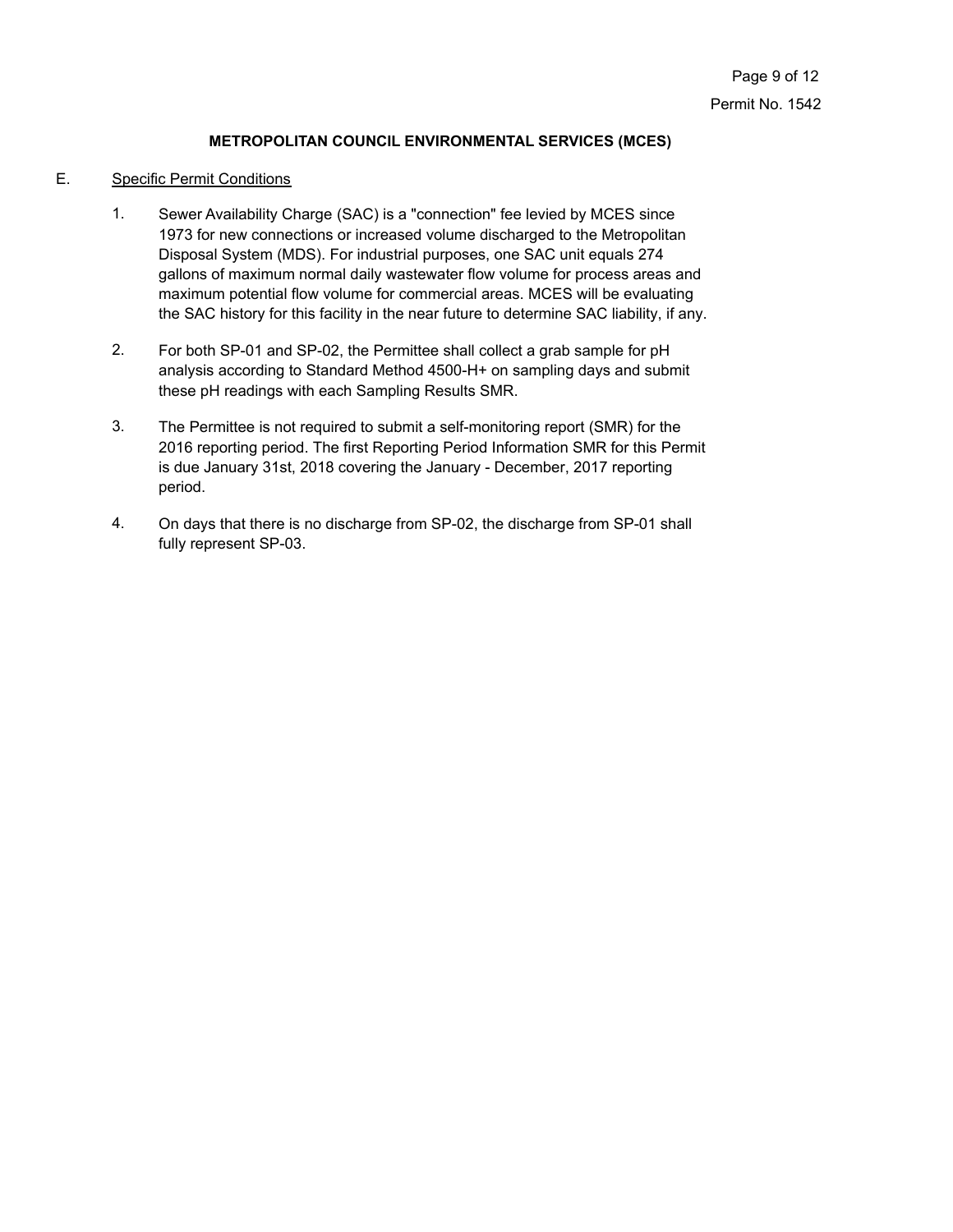# F. Required SMR Submittals

# Sampling Results SMR

The following items shall be submitted as an attachment to each submitted Sampling Results SMR:

The analytical results for all wastewater monitoring conducted during each reporting period, at the monitoring points(s) specified in this Permit or at points representing the industrial discharge through the monitoring point(s), including in-house sampling and analysis, shall be submitted with each Sampling Results SMR. 1.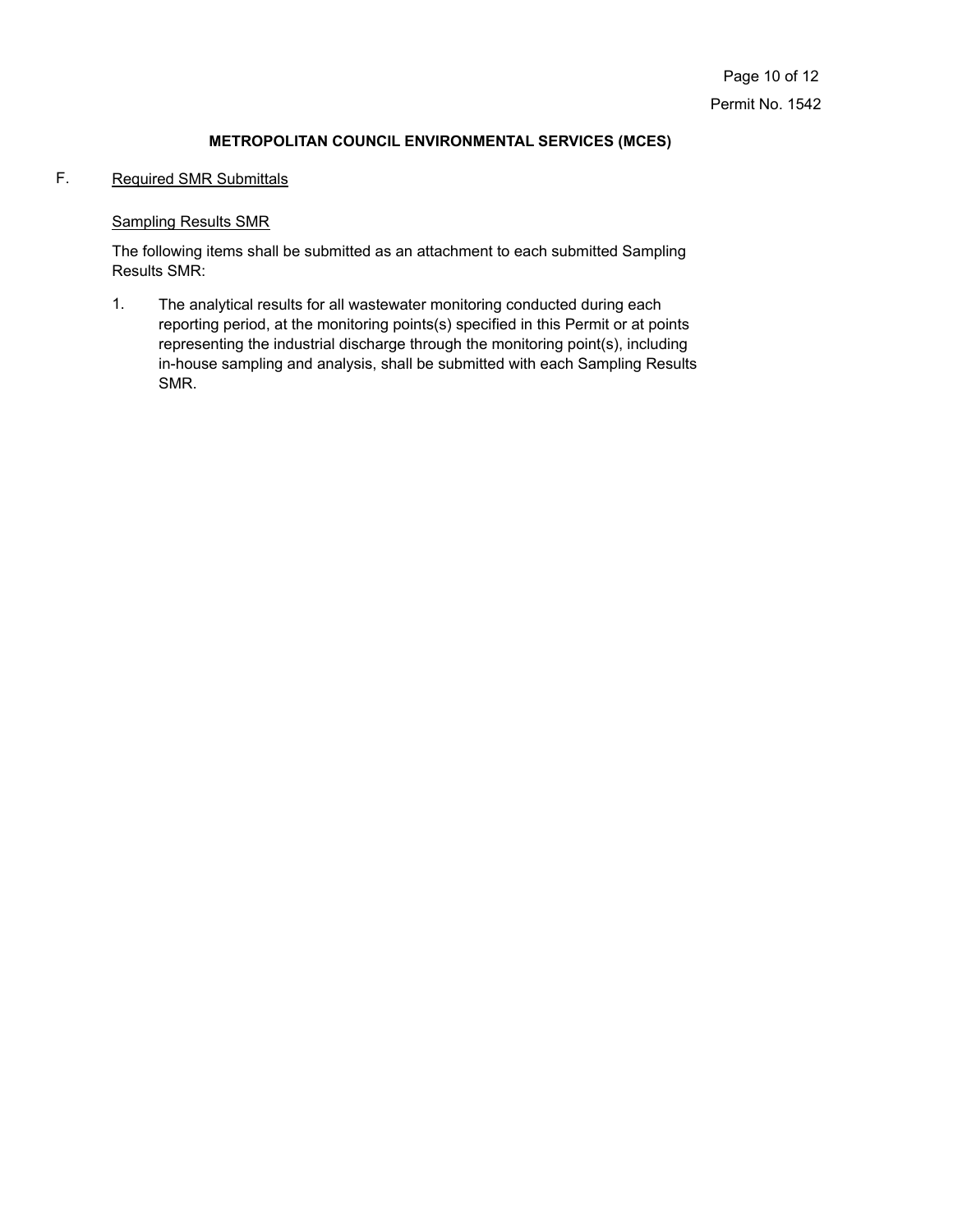### **Attachment A**

Sampling Requirements from Section B.2.

# **Sampling Location: SP-01 - Disinfection tanks discharge**

| Analytical<br><b>Method</b><br>(1) | <b>Analyte Description</b>    | <b>Minimum Sample</b><br><b>Collection Frequency</b><br>(2) |
|------------------------------------|-------------------------------|-------------------------------------------------------------|
| <b>SM</b><br>4500-H+               | Instantaneous Field pH        | One Sample per Year                                         |
| <b>SM 2540D</b>                    | <b>Total Suspended Solids</b> | One Sample per Year                                         |
| EPA 410.4                          | Chemical Oxygen Demand        | One Sample per Year                                         |

# **Sampling Location: SP-02 - Iron filters backflush**

| Analytical<br><b>Method</b><br>(1) | <b>Analyte Description</b>    | <b>Minimum Sample</b><br><b>Collection Frequency</b><br>(2) |
|------------------------------------|-------------------------------|-------------------------------------------------------------|
| <b>SM</b><br>4500-H+               | Instantaneous Field pH        | One Sample per Year                                         |
| <b>SM 2540D</b>                    | <b>Total Suspended Solids</b> | One Sample per Year                                         |
| EPA 410.4                          | Chemical Oxygen Demand        | One Sample per Year                                         |

All samples shall be collected, preserved and analyzed in accordance with the procedures and methods established above (1) and/or in 40 Code of Federal Regulations Part 136 and amendments.

(2) Sampling and/or analysis is not required during reporting periods when there is no discharge to the Metropolitan Disposal System.